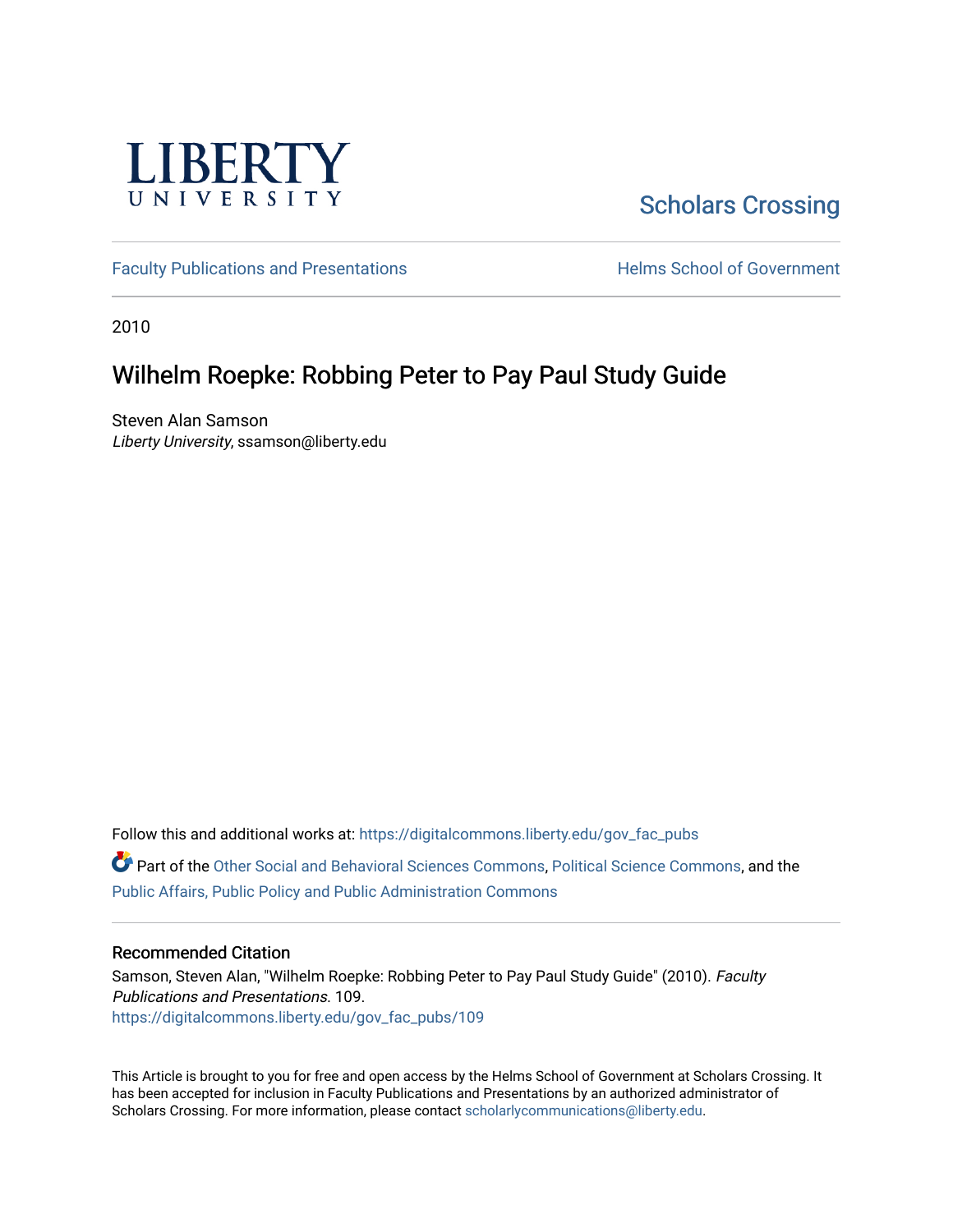## **WILHELM ROEPKE: ROBBING PETER TO PAY PAUL STUDY GUIDE, 2010 Steven Alan Samson**

John Chamberlain's Review of *Against the Tide*:<http://mises.org/daily/3895>

#### **Outline**

- A. GUIDELINES TO ECONOMIC POLICIES (203-05)
	- 1. There Are Certain Things That No One in His Right Mind Regards as Anything Other Than Bad
		- a. Inflation: Any Argument in Favor of a Long-Run, Simmering Inflation Merely Exposes the Bankruptcy of a Certain Brand of Economic Theory and Policy
	- 2. Welfare State: Few Critics Reject All Ideas and Arrangements Associated with This **Concept** 
		- a. The Danger: Once We Accept the **Principle of Compulsion**, Where Is the Limit?
		- b. Things Get Out of Hand: *e.g.,* Progressive Taxation
			- (1) Predicament of the Sorcerer's Apprentice
		- c. Areas of Compulsion Grow: "More and more areas of compulsory aid keep being discovered; more and more population groups are drawn in; the assistance rendered grows more comprehensive and the projects adopted more elaborate (204)."
	- 3. Modern Welfare State Progresses by Its Own Momentum
		- a. It Provides a Means for Demagogues to Win Votes
		- b. It Is a Favorite Playground of Cheap Moralism
		- c. This Road Leads to the Abyss [If the deal is "my way or the highway", we should take the hint and vote with our feet]<br>(1) Lord Beveridge help create the welfare
			- Lord Beveridge help create the welfare state, then expressed alarm
	- 4. The Welfare State Is a Powerful Machine without Brakes or a Reverse Gear
		- a. Outside Limits Must Be Imposed
		- b. Need for Rules, Principles, Criteria, and Distinctions
- B. PROCEEDING *A MINORE AD MAIUS* [from the Less to the More Important]
	- 1. The Welfare State Road Carries One-Way Traffic Only
		- a. No Further Step Should Be Taken without the Utmost Care and Extreme Reluctance
			- (1) If in doubt, leave out
			- (2) Before any decision is made, it is best to sleep on it
		- 2. The Heaviest Responsibility Is Borne by Intellectuals Rather Than Practical Politicians
			- a. The Broad Masses Themselves May Not Be So Keen on It
				- b. The Influential Group of People Who Are Out for Prestige and Power Make the Utmost of the Opportunities It Offers for Social Demagogy [cf. Spurius Maelius]
					- (1) Ideological banner of "Progressivism"
				- c. All the Danger Lies in the Abuse of the Welfare State Principle
				- d. Cheap Moralism Is Irresponsible and Nothing Short of Immoral for the Responsible Intellectual
					- (1) The responsible intellectual has the duty to make himself unpopular: "It is safer . . . to err on the side of exaggerating criticism rather than encouragement. . . . The welfare state does not need our kindly help, since it can get along very well without it. But the dignity of the free individual and the good health of society do need our help, because they are jeopardized by the mushrooming welfare state (207)."
				- e. Need for the Responsible Statesman, the Social Scientist, and the Leader of